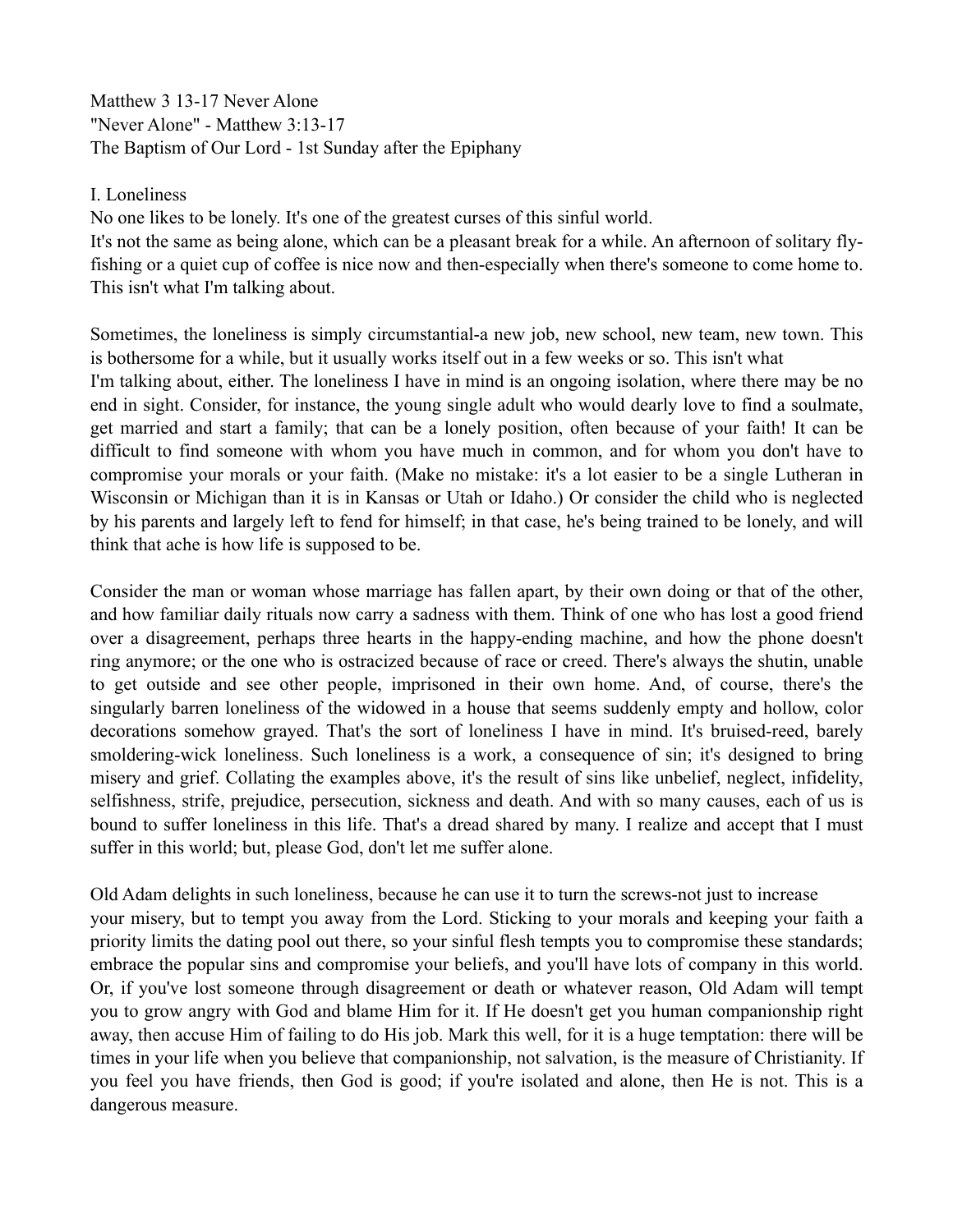In the meantime, the absence of loneliness can lead you into sin, too. If you have family, friends and the like, then it's easy to occupy yourself with them and ignore those who are suffering the lack of the same.

It's not supposed to be like this. But this is the way it is. God is not the author of loneliness. He does not desire that we be isolated and ostracized, nor does He approve when we neglect those who so suffer. Remember the Garden of Eden. According to Plan A, God created Eve because it was not good for man to be alone; he needed a helper comparable to him so that they could serve and accompany one another. But there was more to it than that; not only did the Lord desire that Adam and Eve enjoy the companionship of each other, but He also desired that they enjoy His presence and companionship, too. This is the Lord's desire for you, too-that you have others, and that you have Him.

Loneliness, isolation from other people, is a consequence of sin. But please understand: it is only a symptom of a greater isolation. As physical death, terrible though it may be, is only a shadow of the horror of eternal death, so also isolation from other people is just a shadow of eternal separation from the Lord who gives you life and all good things. To be isolated from Him for eternity is to be eternally existent without His grace and blessing and life. To be isolated from Him is the loneliness called hell.

This is, by the way, the missing ingredient for so many who feel so unfulfilled in life. They may have wealth and success and family, but there's an emptiness that still gnaws in them. That emptiness is the loneliness of being separated from God; as St. Augustine once wrote, our hearts are restless until they find their rest in God. The Lord earnestly desires to gather you to Himself, as a hen gathers her chicks under her wing. How far would He go to remove your loneliness, to gather you into Himself? In the past few weeks, you have already heard one great milestone: He would go so far as to become flesh for you, born in Bethlehem to redeem you from sin. But that's not all. We hear more of His redeeming work for you today.

## Beloved Sons

Jesus comes to the Jordan River, to John the Baptist, to be baptized just like all those sinners gathered there. It's quite a group: among them are Roman soldiers who are despised in this far outpost of the empire, not to mention tax collectors who are hated by their own people. And all of them, by nature, live lives separated from God. Jesus comes to be baptized, and John tries to prevent Him at first; but Jesus won't be stopped, because this is to fulfill all righteousness. So John baptizes Jesus, and what happens just afterwards? When Jesus comes out of the water, God the Father declares, "This is My beloved Son, in whom I am well-pleased." That's not all: the Holy Spirit descends upon Him; God anoints His Son with His Spirit.

What happens here is the fulfillment of prophecy, for Jesus is baptized in order not to break bruised reeds or quench smoldering wicks. He's not there to make the lonely lonelier; He isn't baptized to make all those sinners even more separated from God. He is baptized to identify with them, because He is taking their place. So much does Jesus desire to gather these lonely people in, that first He's become flesh like them, and now He's been baptized like them. He's making the substitution, taking their place to suffer God's judgment for their sin. As they are baptized, their sins are washed off of them; when Jesus is baptized, all their sin is washed onto Him. He will carry that loathsome load to the cross and destroy it there. He will shoulder every last sin in the world, every sin that isolates man from God and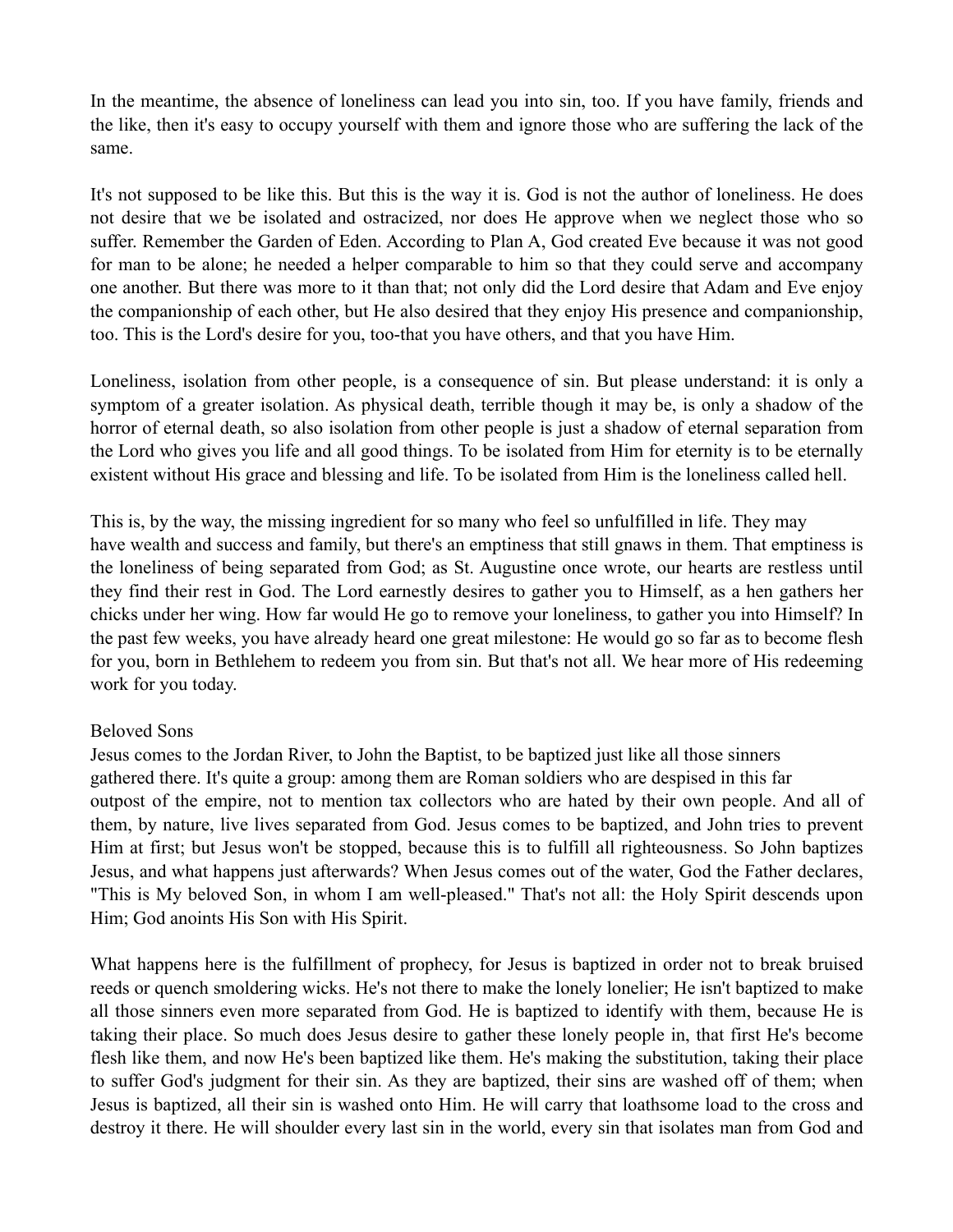would leave him eternally lonely; and Jesus will suffer that ultimate loneliness on the cross as He cries out, "My God, my God, why hast Thou forsaken Me?"

That's why He's getting baptized with all those sinners, taking their place to go to the cross. And that's why the Father says, "This is My beloved Son, in whom I am well pleased." This is for you, too, for your Savior was baptized to take your place at the cross, to take away all the sin and guilt that keeps you alone, separated from God. Indeed, now because of all that Jesus has done, God the Father has declared to you at your baptism, "You are Mine. For the sake of Jesus, My beloved Son, you are My beloved son. For the sake of Jesus, My beloved Son, in you I am well-pleased. I am well-pleased with you because My Son has died for those sins you have committed that brought you loneliness and isolation, and so I no longer hold them against you. Therefore, you are an heir of heaven and have the hope of eternal life. Until then, remember: when I baptized you, I promised that I am with you always, even to the end of the age. I keep that promise. I visit you by My Word, and I gather you to My Supper."

You are not alone, because you are now the Lord's beloved child. Be on guard, though, because Old Adam will try to convince you otherwise. You will still feel lonely at times in this world because of the absence of people. This is a consequence of sin, a reminder that we live in a fallen world. This is not God's anger at you; you can be sure He isn't angry at you because you are His beloved child at the cost of His only-begotten Son. But Old Adam will do his best to make you think that this loneliness is proof that God doesn't care; but Old Adam really wants you trapped in an eternity of separation from God.

As with all facets of life, Christians must live by faith, not sight. There will be times when you are lonely. There will be times when faith must pray, "Dear God, I feel so alone. Grant me the strength and patience to endure, and thanks be to You that You have not forsaken me." And you have the Lord's promise that He has not forsaken you, nor will He; and that He makes His power perfect in weakness for your good. Furthermore, dear brothers and sisters in Christ, do not overlook another great treasure given you by the Lord-the Church, the communion of saints! Our Lord declares in Mark 10, "Assuredly, I say to you, there is no one who has left house or brothers or sisters or father or mother or wife or children or lands, for My sake and the gospel's, who shall not receive a hundredfold now in this time --houses and brothers and sisters and mothers and children and lands, with persecutions -- and in the age to come, eternal life" (Mk. 10:29-30). You are not alone, for you are united with your fellow believers in Christ around the world. As we pray for them, so they pray for us. As we gather at the rail during the Lord's Supper, we give thanks that we and they are both part of the body of Christ.

And as members of Christ, set free from sin, look what you are set free to do! Parents, you have the privilege of being companions to your children for the first years of their lives. Seize that time with them, so that they are not lonely; and use that time to teach them of God's love for them and presence with them, so that they might have the joyful certainty that they are never alone. All the world wants your kids to be lonely, isolated from God-that is the goal of all the temptations they face growing up. But in Holy Baptism, God said to your little ones-and to you, "You are My beloved children, in whom I am well-pleased."